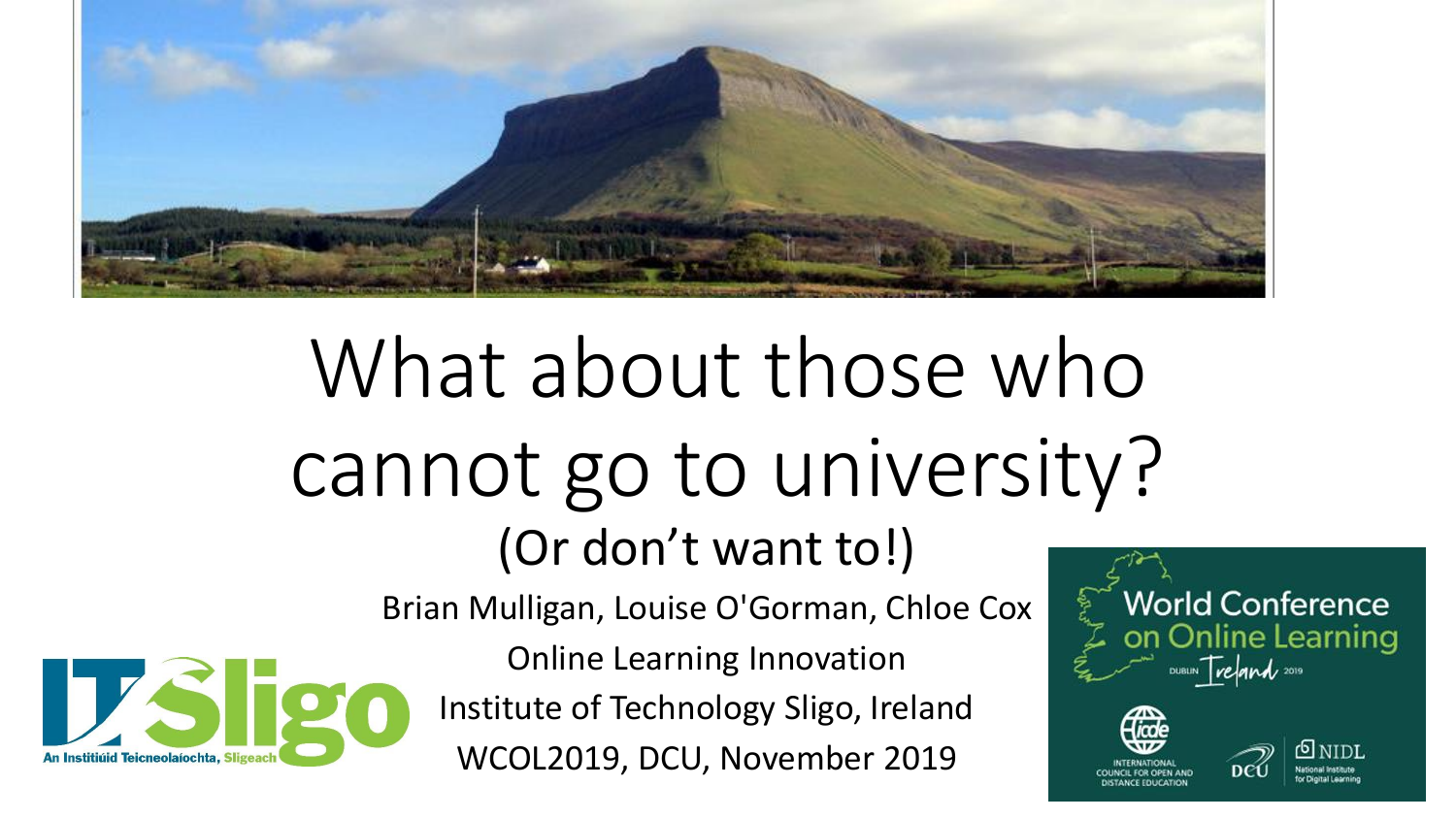## Why might a young person leaving school **NOT** go to college?

- •Disability
- •Mental Health
- •Carers
- •Cost
- •Prefer not to

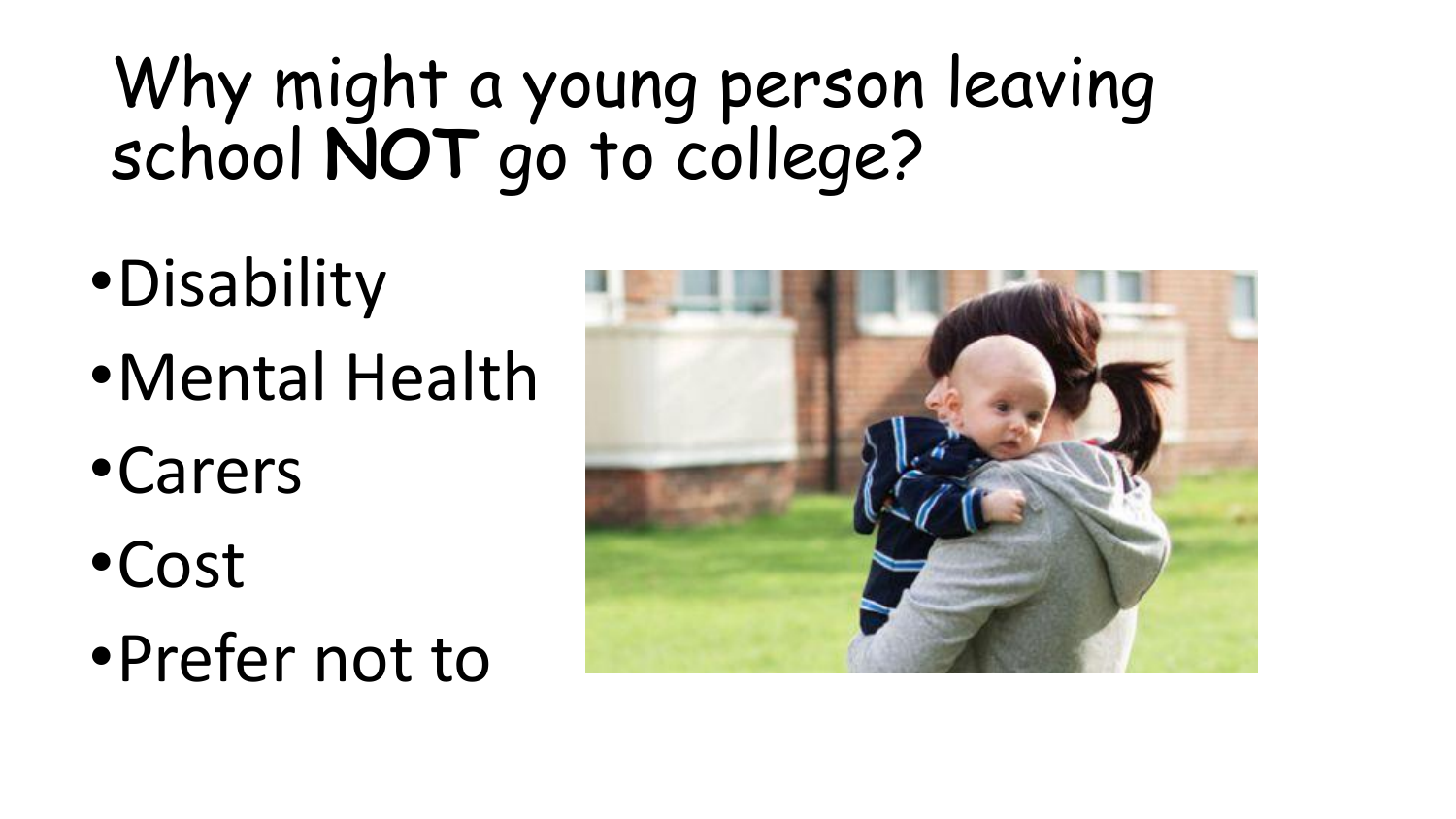# Can existing online education help?

- Mostly designed for adults
	- Upskilling at work
	- To get a job (or a better one)
	- To complete a degree
- Higher levels of self-efficacy / motivation

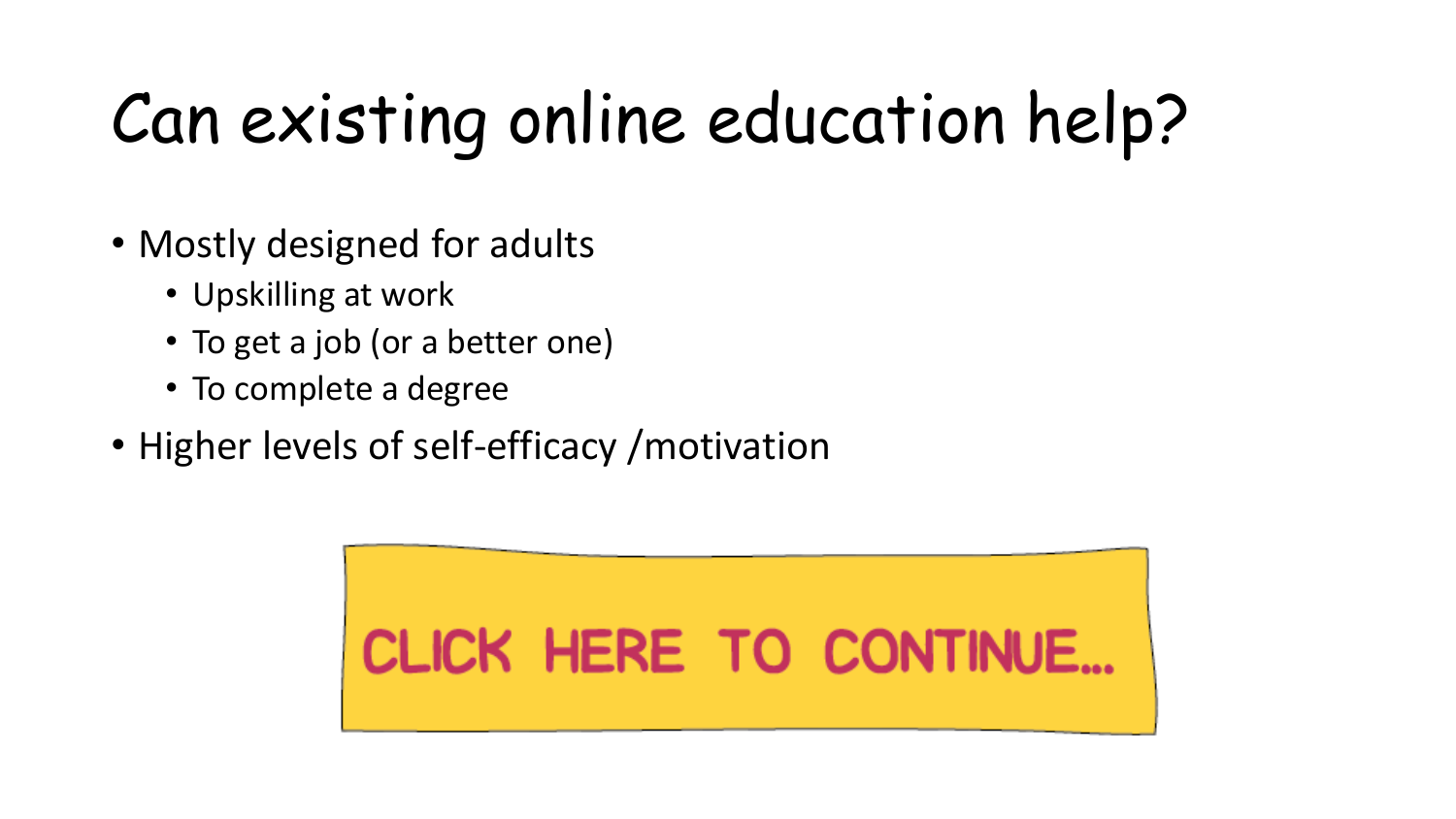## Is there more needed?

- 18 / 19 years old
- Lower levels of self-efficacy / maturity
- Higher proportion of disability
	- Physical, social, mental
- Other responsibilities

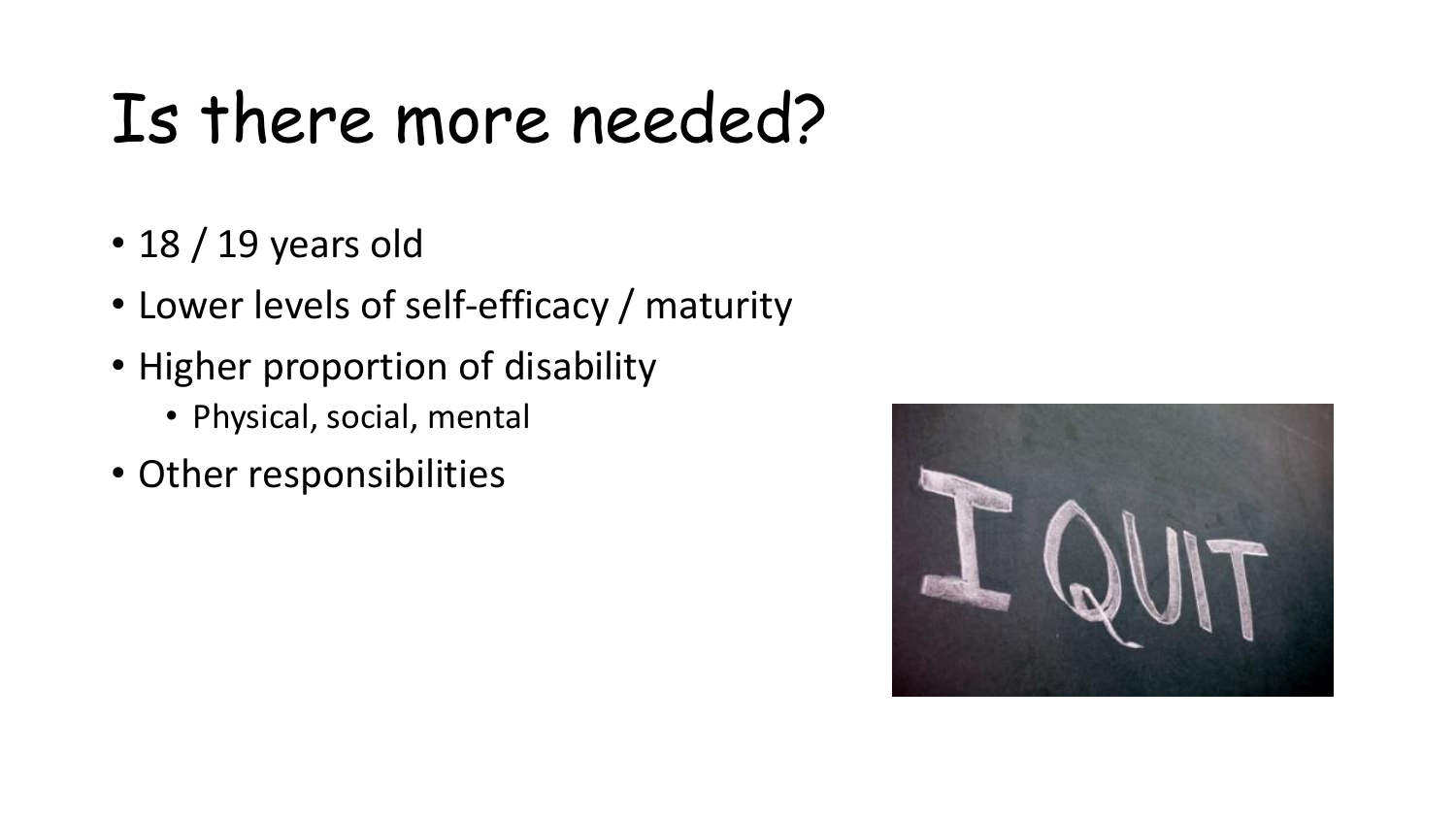#### Work-based Learning

| 3 years in the | • 3 days paid per week   |
|----------------|--------------------------|
| workplace      | • 2 days studying online |
| More           | $\bullet$ Income         |
| affordable     | • Live at home           |
| <b>Better</b>  | • In the workplace       |
| performance    | . In their studies       |

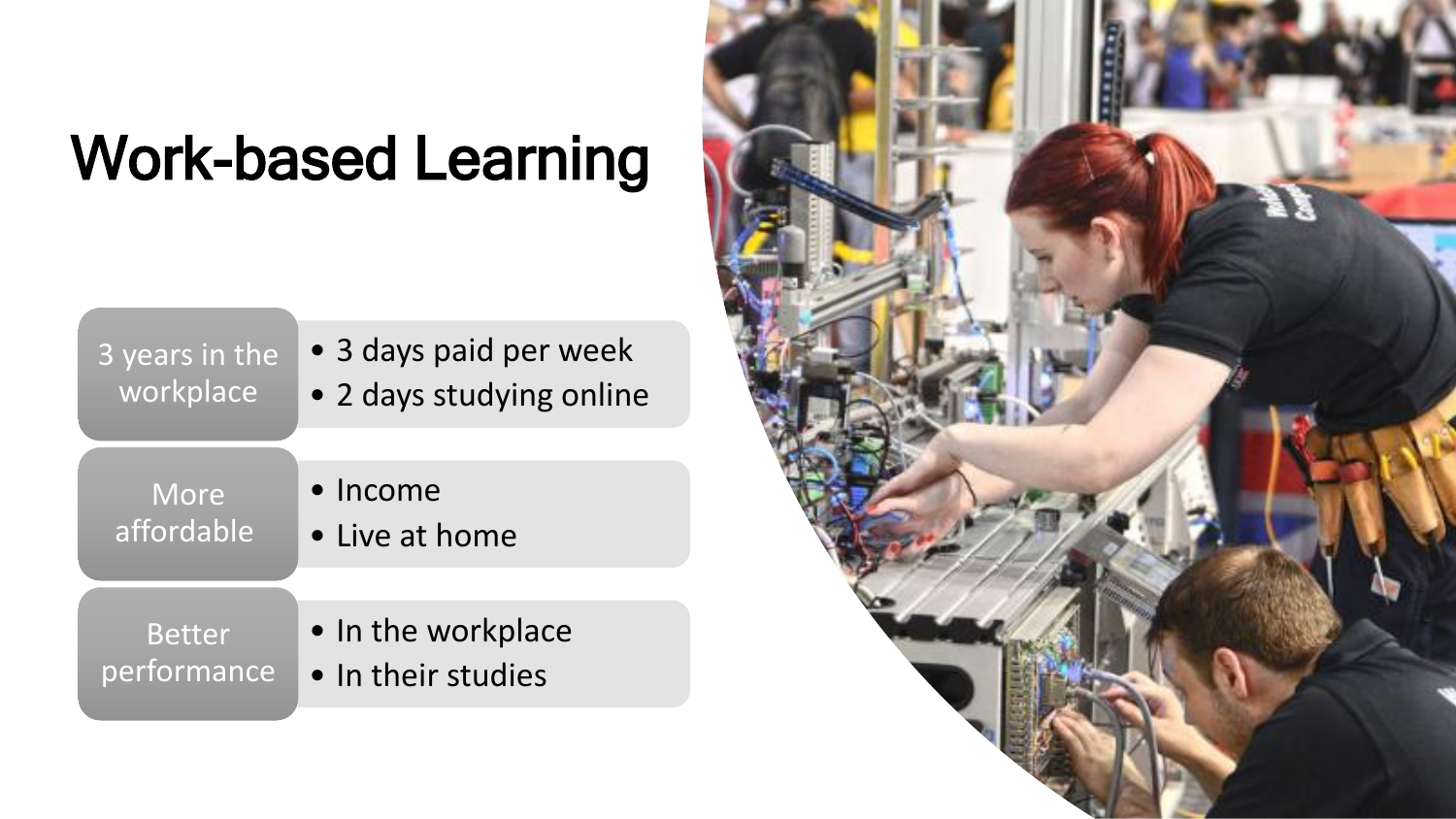- 3 Degree programmes
- Online study (minimal attendance)
- Student not necessarily working
	- But room for "personal" learning
- Enhanced monitoring and intervention (analytics)
- Enhanced supports
	- Disability, other (UDL), career development
- "Community engagement"
	- Locality
	- Interest groups
	- Fellow students
	- The institution
- Includes a research PhD (Chloe Cox)
	- Barriers, belonging, persistence and success
- Project Manager: Louise O'Gorman

#### **HigherEd4All** Project







chais aeus